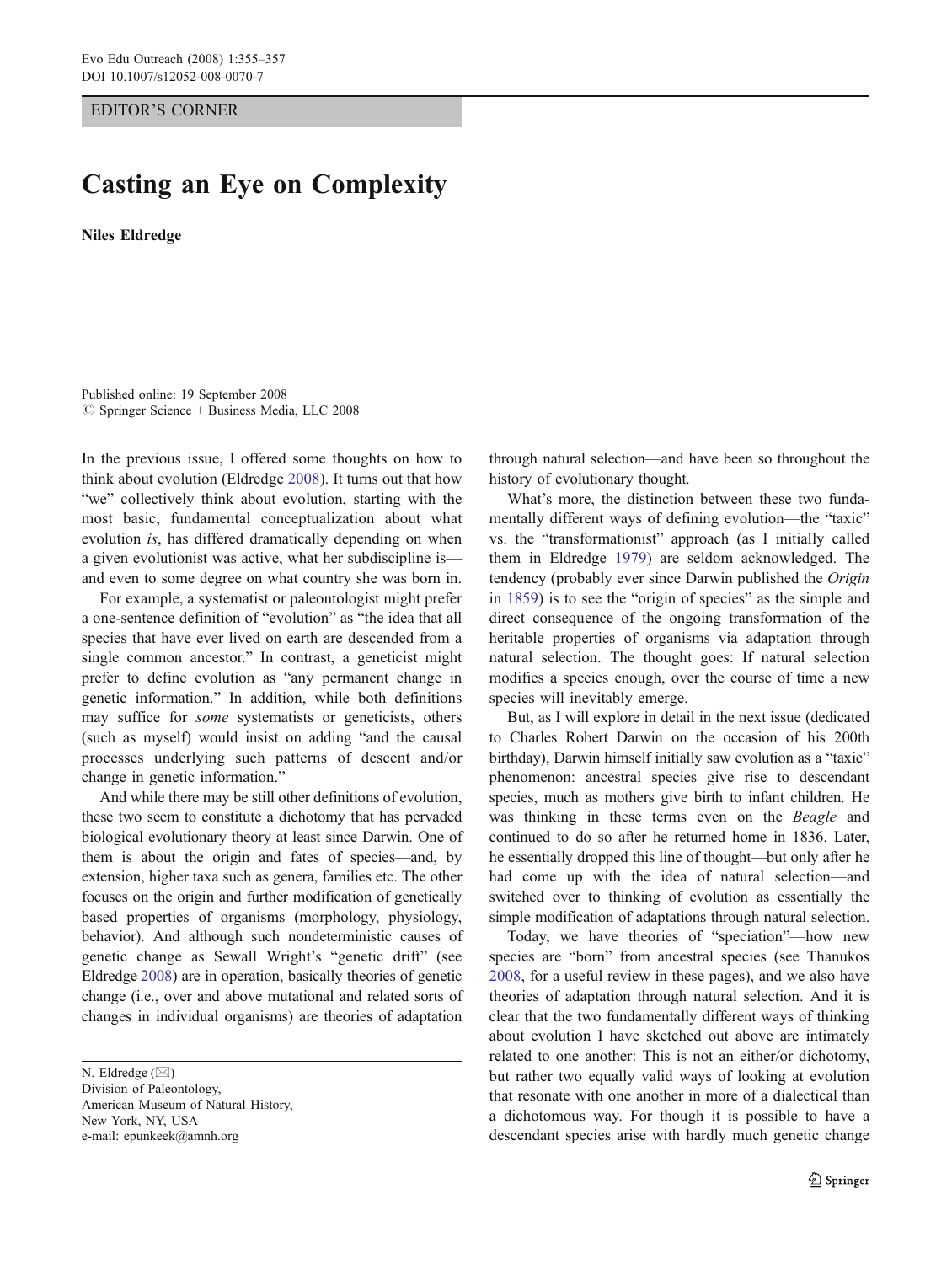accruing between ancestor and descendant species, usually adaptive change—at the very least, in what biologist Paterson ([1985\)](#page-2-0) has called the "Specific Mate Recognition System" ("SMRS" for short)—lies at the heart of the derivation of a descendant species, now a separate reproductive/genetic lineage—from its ancestral species. The SMRS is the totality of reproductive adaptations that allows mates to recognize one another within sexually reproducing species. Thus, each species has its own unique SMRS, which, as a side effect, also keeps even closely related species apart from each other.

And conversely, as I have pointed out in several recent "Editor's Corners," adaptive evolution through natural selection, though in principle it can occur at any time and in any place within any clade—in practice seems to be disproportionately focused at times when new species are forming. And many speciation events seem clustered at times just after a wave of extinction has sent many species to extinction. Extinction and lineage splitting (speciation) seem to provide an extremely important context for adaptive change to occur. My experience as a paleontologist long ago taught me that most species, most of the time, are simply not accumulating genetically based adaptive change (the phenomenon of "stasis"). So I see speciation as a stimulus of adaptive change—unlike the older view that new species originate as a simple, direct byproduct of adaptive change through natural selection. There is indeed a resonance—a dialectic—set up by seeing evolution as both speciation and adaptation through natural selection. They are not the same thing, but they do resonate with one another.

Which brings us to the topic of virtually this entire issue of Evolution: Education and Outreach: the (adaptive) evolution of anatomical complexity—specifically, "the eye." For believing as I do—that all stages of evolution of a truly complex adaptation such as an arthropod, cephalopod, or vertebrate eye, presupposes a series of speciation events within a single clade—in the absence of direct knowledge of all the intermediates in that clade, a complex adaptation raises the question: How did that structure evolve? Specifically, how could such an intricate structure evolve through many stages of "less perfect" configuration to reach the final product? How can half-an-eye see, thus play a positive a role in an organism's life, to be further "perfected" as the adaptive evolutionary process wears on?

The Reverend Paley [\(1802](#page-2-0)), many will recall, used the complex arrangement of the many different working parts of the mechanism of a pocket watch to make a de facto anti-evolutionary analogy: Paraphrased, Paley said that just as finding a watch on the ground tells us of the necessary existence of a watchmaker, so too does the existence of complex biological structures tell us that a Designing Intelligence (for Paley, the Christian God) must have been

the designer and builder. Dawkins' [1986](#page-2-0) book The Blind Watchmaker cleverly turns this argument on its head, as he shows that the nonrandom, statistically deterministic process of natural selection is all that is needed in the way of a natural process to shape genetically based variation to further modify—and render even more intricate—complex adaptations.

But Darwin himself was worried about complex adaptations—and not just in his Origin passages on the eye. In early 1838, in his private transmutation notebook C, p. 175, Darwin (Darwin [1987](#page-2-0)) wrote: "We never may be able to trace the steps by which the organization of the eye, passed from simpler stage to more perfect. Preserving its relations.—the wonderful power of adaptation given to organization.—This really perhaps greatest difficulty to whole theory.—" Never someone to shy away from a difficult subject, Darwin kept at it—so that by the time he wrote the Origin (1859), he "had to convince the public that complex organs could be formed in a step-by-step process….He succeeded brilliantly. Cleverly, Darwin did not try to discover a real pathway that evolution might have used to make the eye. Rather, he pointed to modern animals with different kinds of eyes (ranging from the simple to the complex) and suggested that the evolution of the human eye might have involved similar organs as intermediates."

Any guess as to who wrote these words? No, not Richard Dawkins. And no, it was not Stephen Jay Gould or any other recognized authority on evolution. Surprise: It was Michael Behe, poster biologist of the "Intelligent Design" community, writing (p. 16) in his [1996](#page-2-0) book Darwin*'*s Black Box. Behe has led the charge on the "irreducible complexity" modern version of Paley's old watch argument—but even he had to admit that Darwin had a very persuasive argument when he pointed to the spectrum of simple to highly complex versions of "eyes" that still survive to the present day in various different animal groups. You will find many details along these lines in this present issue.

But if Behe threw in the towel with the gross anatomy of the eye (unlike many of his fellow creationists who still cite the eye as "irreducibly complex"), he took a step into the murkier, less charted waters of the biochemistry of photon reception—claiming that, at this level, structures and chemical processes are so complexly intermingled that they can only reflect the handiwork of an Intelligent Designer. Falsify one hoary old creationist example, they have another one for you.

But looking at the evolution of complex organ systems in a step-wise fashion—seeing a spectrum of simpler-to-morecomplex in a number of unrelated clades—does bring us back around to a taxic perspective. For the exercise is meant to fill in gaps in empirical knowledge about the details of the evolution in a single phylogenetic lineage (a "clade").